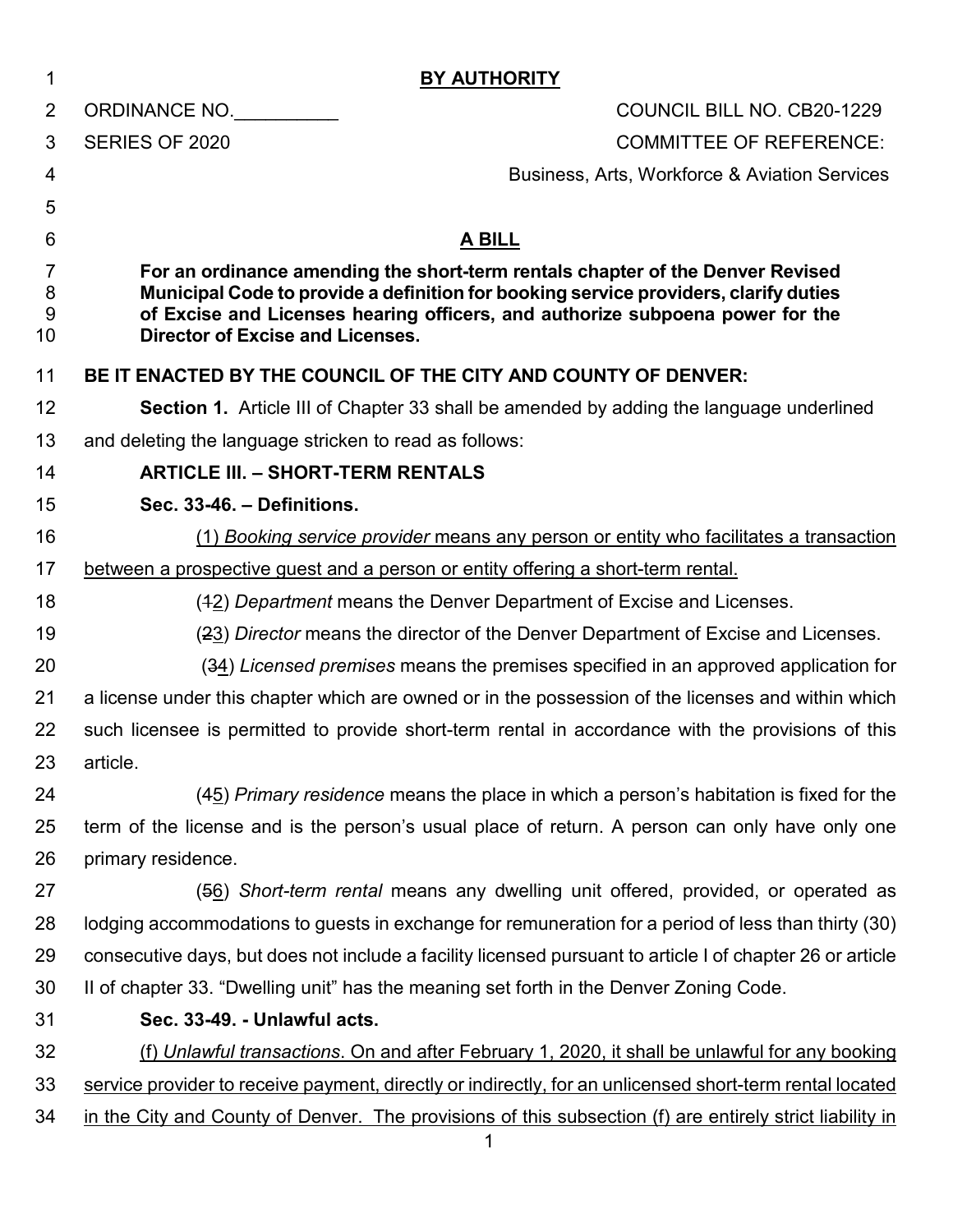- nature. (g) *Records*. On and after February 1, 2020, it shall be unlawful for any person or entity to fail to comply with section 33-55. (h) *Penalty.* In addition to the general penalty provided for in D.R.M.C. sec. 1-13(a), a booking service provider who violates subsection (f) or (g) of this section shall be subject to a civil penalty of one thousand dollars (\$1000.00) per violation per day. **Sec. 33-53. – Issuance or denial.** 8 In addition to the grounds set forth in chapter 32 of this Code, a license shall be denied under this article III if: (a) The short-term rental is not the applicant's primary residence. In determining whether a location is the applicant's primary residence for short-term rental licensing purposes, the director may consider any of the following applicable factors: (1) Whether the applicant has or claims any other location for domestic, legal, billing, voting, or licensing purposes; (2) Whether and how often the applicant returns to the short-term rental or resides at any other location within a calendar year; (3) Whether the address listed on an applicant's legal documents or tax assessment records is different than the address of the short-term rental; (4) Whether an applicant's business pursuits, employment, income sources, residence for income or other tax purposes, leaseholds, situs of personal and real property, and motor vehicle registration indicate that the short-term rental is the applicant's primary residence; (5) Whether the amount of time that the short-term rental has been, or will be, rented within the calendar year indicates the short-term rental is or is not the applicant's primary residence; (6) Whether the applicant is actively deployed in the United States military; or (7) Whether any other relevant information discovered by the director or submitted by the applicant indicates that the short-term rental is or is not the applicant's primary residence. (b) There is good cause to deny the application. The term "good cause" means: (1) Evidence that an applicant or licensee has violated, does not meet, or has failed to comply with any of the terms or conditions placed on his license, any city or state law, or any rules and regulations promulgated thereunder, including but not limited to the Denver Zoning Code, section 11.8.10, as amended; (2) Evidence that the short-term rental has previously been, or will be, operated in a manner that adversely affects the public health, safety, or welfare of the immediate neighborhood
	-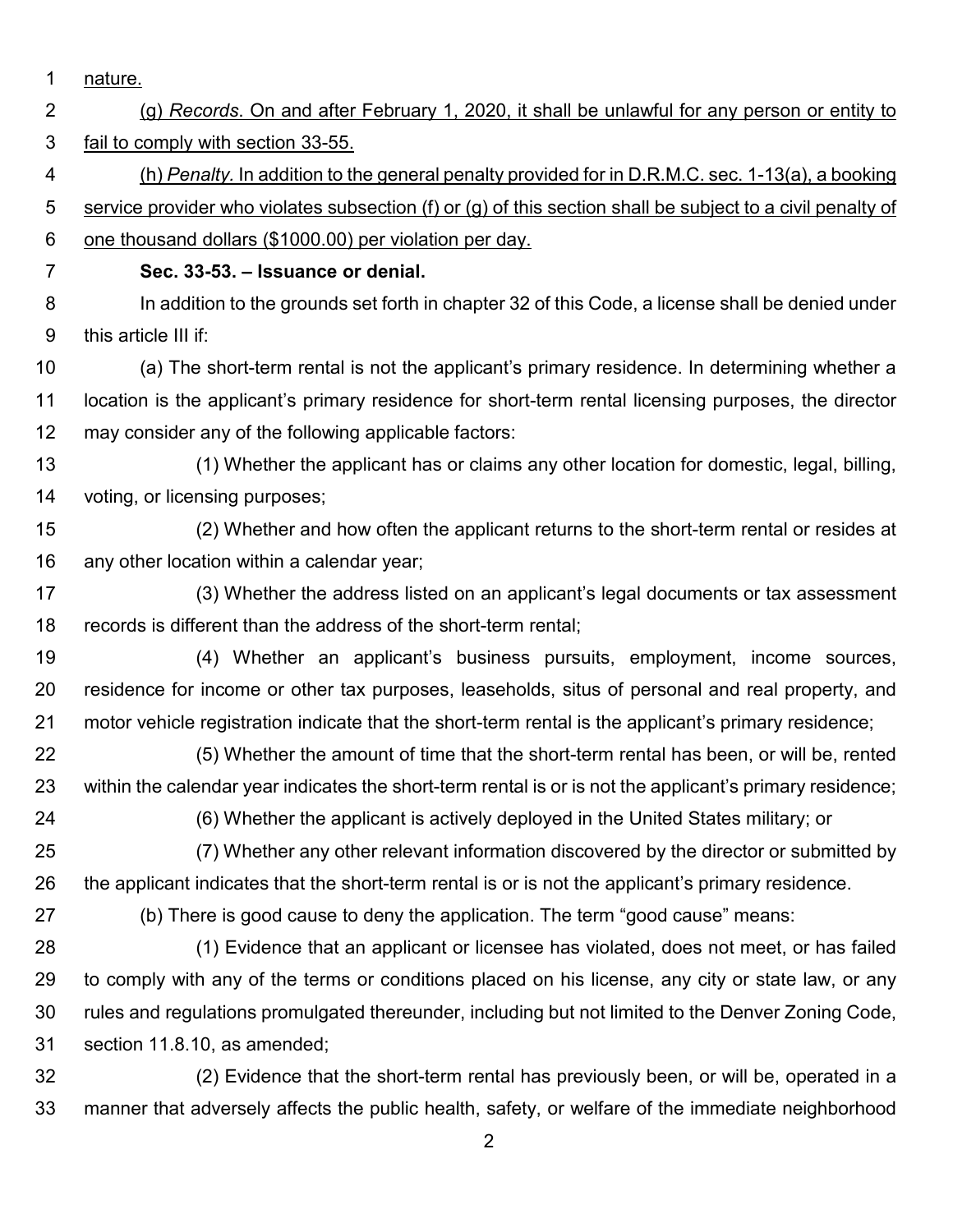| 1              | in which the short-term rental is located.                                                          |  |  |  |  |  |
|----------------|-----------------------------------------------------------------------------------------------------|--|--|--|--|--|
| $\overline{2}$ | $(cd)$ The applicant fails to provide a complete application and documentation required             |  |  |  |  |  |
| 3              | pursuant to section 33-48.                                                                          |  |  |  |  |  |
| 4              | (de) The applicant fails to obtain or maintain insurance in the amounts set by the director.        |  |  |  |  |  |
| 5              | (ef) The application fails to comply with any state or local laws, or any rules and regulations     |  |  |  |  |  |
| 6              | adopted pursuant thereto                                                                            |  |  |  |  |  |
| 7              | Sec. 33-55. - Records.                                                                              |  |  |  |  |  |
| 8              | (a) Each short-term rental licensee shall maintain the following records for the past year:         |  |  |  |  |  |
| 9              | (1) Total number of nights the short-term rental was rented to a guest; and                         |  |  |  |  |  |
| 10             | (2) The dates in which the short-term rental was rented by a guest.                                 |  |  |  |  |  |
| 11             | (b) Each booking service provider shall maintain the following information for short-term           |  |  |  |  |  |
| 12             | rental transactions facilitated in the City and County of Denver within the past five years:        |  |  |  |  |  |
| 13             | (1) The name of the person who offered the short-term rental;                                       |  |  |  |  |  |
| 14             | (2) The address of the short-term rental;                                                           |  |  |  |  |  |
| 15             | (3) The dates for which the short-term rental was booked by a guest;                                |  |  |  |  |  |
| 16             | (4) The price paid by the quest for each short-term rental transaction; and                         |  |  |  |  |  |
| 17             | (5) The short-term rental license number.                                                           |  |  |  |  |  |
| 18             | (c) The Department shall maintain and make publicly available a list of all licensed short-         |  |  |  |  |  |
| 19             | term rentals within the City.                                                                       |  |  |  |  |  |
| 20             | <b>Section 2.</b> Article III of Chapter 32 shall be amended by adding the language underlined to   |  |  |  |  |  |
| 21             | read as follows:                                                                                    |  |  |  |  |  |
| 22             | Sec. 32-1. - Enforcement by director of excise and licenses to have exclusive                       |  |  |  |  |  |
| 23             | licensing powers; hearing officers.                                                                 |  |  |  |  |  |
| 24             | (a) The director of excise and licenses shall have full power to grant, renew, suspend              |  |  |  |  |  |
| 25             | during investigation and revoke after notice and hearing thereon, all licenses issued under         |  |  |  |  |  |
| 26             | authority of this chapter 32.                                                                       |  |  |  |  |  |
| 27             | (b) The director may designate a hearing officer or other such person to carry out the duties       |  |  |  |  |  |
| 28             | of this chapter. The hearing officer shall be appointed by the director and shall serve at the      |  |  |  |  |  |
| 29             | director's pleasure. The director may delegate to the hearing officer the hearing of all matters,   |  |  |  |  |  |
| 30             | appeals, and cases which the director may hear. The director or hearing officer shall have the      |  |  |  |  |  |
| 31             | power to control the hearing including but not limited to: ruling upon motions and offers of proof, |  |  |  |  |  |
| 32             | receiving and admitting evidence, limiting the presentation of evidence and cross-examination so    |  |  |  |  |  |
| 33             | as to prevent repetitive and cumulative evidence or examination, and ordering any person to be      |  |  |  |  |  |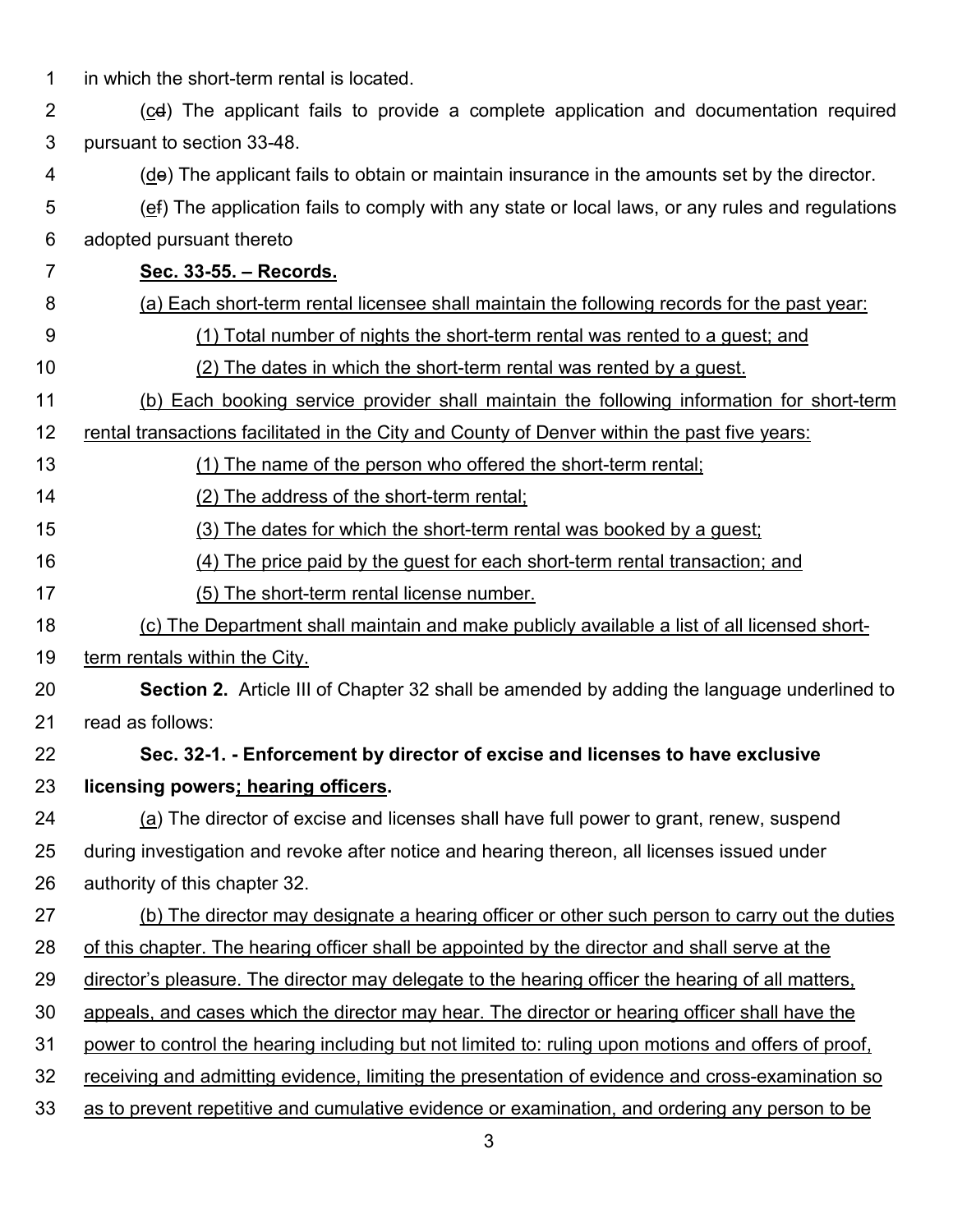| 1              | removed from the hearing. The hearing officer shall hear all testimony and prepare a written         |
|----------------|------------------------------------------------------------------------------------------------------|
| $\overline{2}$ | statement of findings and recommendations to the director. The director shall review all matters     |
| 3              | contained in the record and considered by the hearing officer as set forth in the written findings   |
| 4              | and thereupon make a final decision and determination. Unless stated otherwise, the director is      |
| 5              | not bound by the written findings and recommendations of the hearing officer.                        |
| 6              | Sec. 32-26. - Records and subpoenas.                                                                 |
| 7              | (a) The director of excise and licenses shall keep a record of all licenses issued, setting          |
| 8              | forth: the name of every licensee; the place of business licensed, if any; the residence of the      |
| 9              | licensee or of each of the individual members of the licensee firm, or of each of the directing      |
| 10             | officers of the licensee corporation; the kind and grade of license issued; the date the license was |
| 11             | issued; and the date on which the license expires.                                                   |
| 12             | (b) The director shall have the authority to issue subpoenas to compel the attendance and            |
| 13             | testimony of witnesses, with or without documentary evidence, and the production of books and        |
| 14             | documents. The process for issuance and review of subpoenas shall be established by Department       |
| 15             | rule.                                                                                                |
| 16             | (c) The director may serve the subpoena by personal service as provided in C.R.C.P. 4(e) or          |
| 17             | by certified mail to the subpoenaed party at the last known address provided to the department.      |
| 18             | (d) It shall be unlawful for any person to refuse to obey a subpoena issued by the director.         |
| 19             |                                                                                                      |
| 20<br>21       | [BALANCE OF PAGE INTENTIONALLY LEFT BLANK]                                                           |